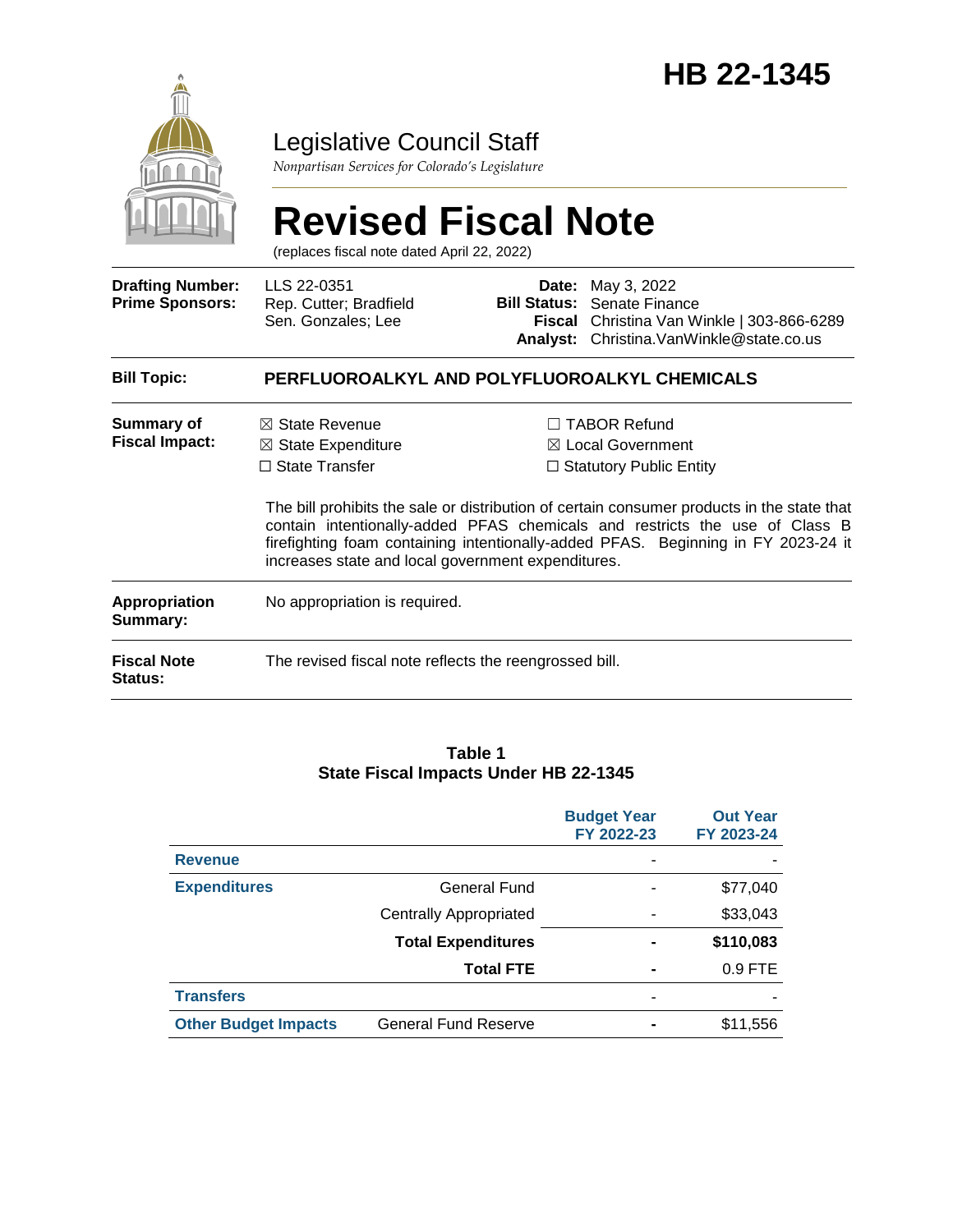# Page 2<br>May 3, 2022 **HB 22-1345**

## **Summary of Legislation**

**Consumer products with intentionally added PFAS chemicals.** The bill prohibits the sale or distribution of certain consumer product categories that contain intentionally added PFAS chemicals beginning January 1, 2024. Product categories include carpets or rugs, cosmetics, fabric treatments, food packaging, juvenile products, oil and gas products, textile furnishings, and upholstered furniture. Beginning January 1, 2024, the bill also requires manufacturers of cookware sold in the state containing intentionally added PFAS in the handle or in any surface that comes into contact with food or beverages to list the presence of PFAS chemicals on the product label in both English and Spanish. It also modifies the state procurement code and restrictions on the use of class B firefighting foam.

**State procurement and firefighting foam**. The bill also modifies the definition of environmentally preferable products in the state's procurement code to include products that do not contain intentionally added PFAS. It also repeals an exemption from the restriction on the sale of class B firefighting foam for use at gasoline, special fuel, or jet fuel storage and distribution facilities effective January 1, 2024, and authorizes the CDPHE, in consultation with the Department of Public Safety, to grant a temporary exemption of no more than five years for the purchase of class B firefighting foam at terminals. Beginning January 1, 2024, persons using class B firefighting foam containing intentionally-added PFAS may not allow a release of the class B firefighting foam, must fully contain the foam through appropriate containment measures, and must safely store all class B firefighting foam and any associated waste and wastewater. If a release of class B firefighting foam does occur, information must be reported within 24 hours to the water quality spills hotline maintained by CDPHE. The Attorney General is authorized to enforce this provision, conduct civil investigations, and bring civil actions for violations.

**State procurement code.** The bill also modifies the state procurement code to include products that do not contain intentionally added PFAS chemicals in the definition of environmentally preferable products.

#### **Background**

**PFAS chemicals**. PFAS chemicals means a class of fluorinated organic chemicals containing at least one fully fluorinated carbon atom. PFAS chemicals are synthetic chemicals that were developed to coat products to make them heat, water, and oil resistant. They have become prevalent in a variety of products including nonstick cookware, water-repellant clothing, stain-resistant fabrics, and firefighting foams. According to the U.S. Environmental Protection Agency, there are over 4,000 different types of PFAS that have been manufactured in the last 70 years.

#### **State Revenue**

To the extent that CDPHE imposes civil penalties for violations of the class B firefighting foam requirements, state revenue will increase. This revenue is subject to TABOR. This fiscal note assumes that certified professionals who use Class B firefighting foam that contains intentionally-added PFAS will comply with these requirements.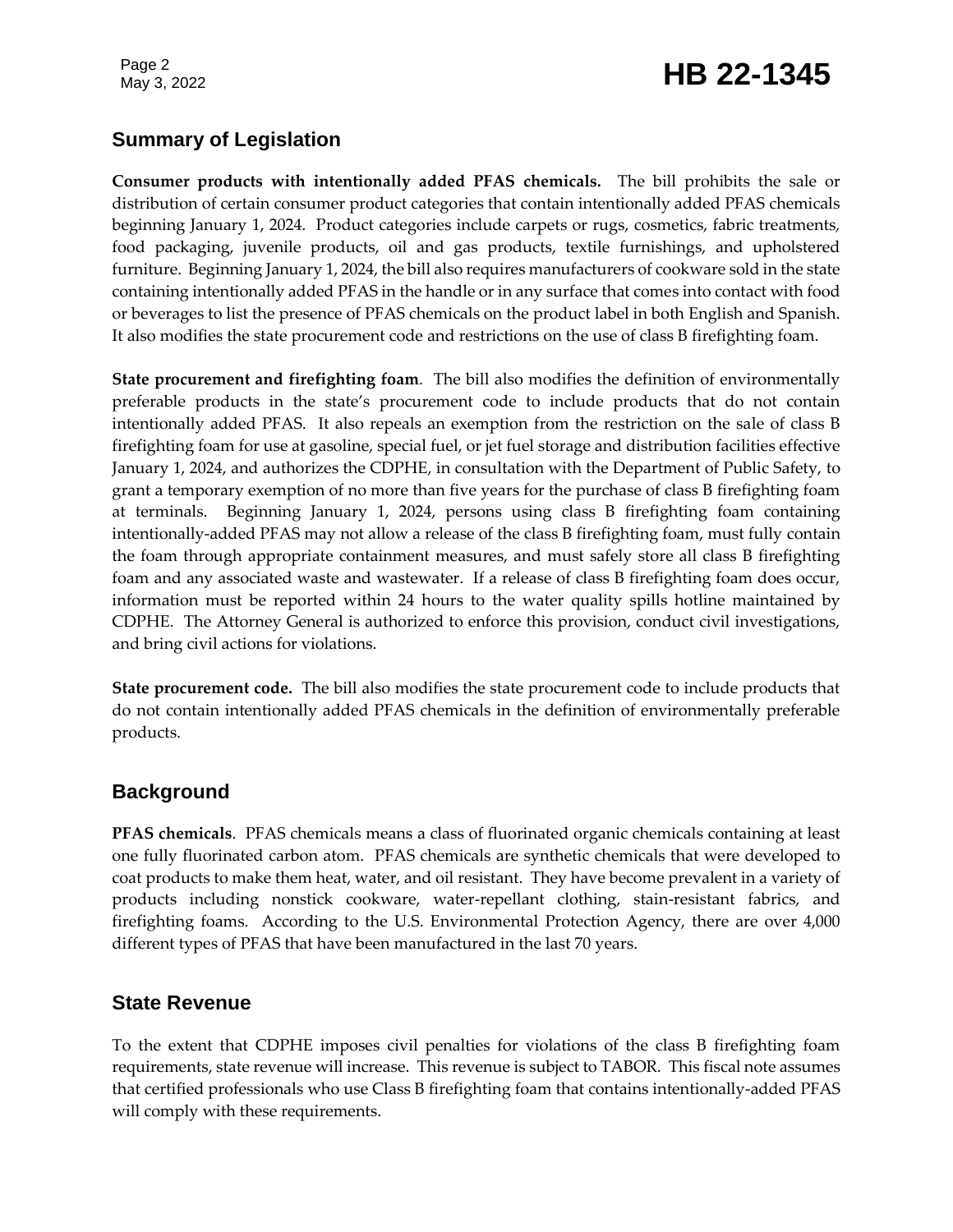## **State Expenditures**

The bill increases state expenditures in the CDPHE by \$110,083 and 1.0 FTE in FY 2023-24 and ongoing from the General Fund. These costs are detailed in Table 2 and described below.

#### **Table 2 Expenditures Under HB 22-1345**

|                                             | FY 2022-23 | FY 2023-24 |  |  |
|---------------------------------------------|------------|------------|--|--|
| Department of Public Health and Environment |            |            |  |  |
| <b>Personal Services</b>                    |            | \$69,490   |  |  |
| <b>Operating Expenses</b>                   |            | \$1,350    |  |  |
| <b>Capital Outlay Costs</b>                 |            | \$6,200    |  |  |
| Centrally Appropriated Costs <sup>1</sup>   |            | \$33,043   |  |  |
| <b>Total Cost</b>                           |            | \$110,083  |  |  |
| <b>Total FTE</b>                            |            | $0.9$ FTE  |  |  |

<sup>1</sup> *Centrally appropriated costs are not included in the bill's appropriation.*

**Department of Public Health and Environment.** Beginning in FY 2023-24, the CDPHE will hire 1.0 FTE environmental protection specialist to track and monitor exemptions from the class B firefighting foam restrictions and ensure facilities adhere to the safe storage and notification of releases as required in the bill. Based on an existing registry, there are approximately 160 facilities registered as storing Class B firefighting foam containing intentionally-added PFAS. These personal services costs are prorated for the General Fund paydate shift. The Department of Public Safety will incur workload impacts to consult with CDPHE on temporary exemptions.

**Department of Law.** The department may have an increase in workload to investigate violations. The fiscal note assumes that the department will assess cases based on priorities and conduct investigations within existing appropriations.

**Centrally appropriated costs.** Pursuant to a Joint Budget Committee policy, certain costs associated with this bill are addressed through the annual budget process and centrally appropriated in the Long Bill or supplemental appropriations bills, rather than in this bill. These costs, which include employee insurance and supplemental employee retirement payments, are shown in Table 2.

### **Other Budget Impacts**

**General Fund Reserve.** Under current law, an amount equal to 15 percent of General Fund appropriations must be set aside in the General Fund statutory reserve beginning in FY 2022-23. Based on this fiscal note, the bill is expected to increase the amount of General Fund held in reserve by the amount listed in Table 1, which will decrease the amount of General Fund available for other purposes.